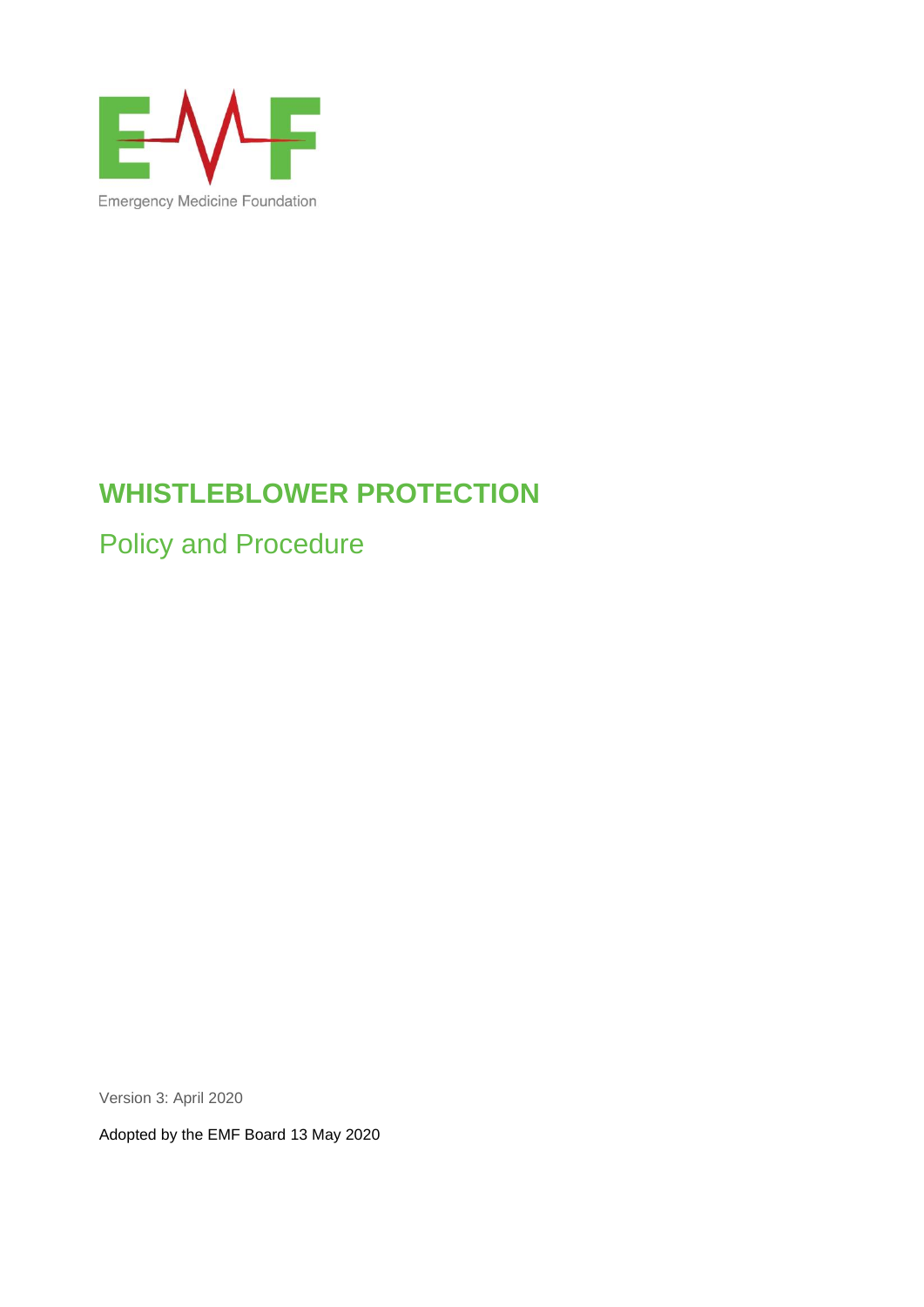## **TABLE OF CONTENTS**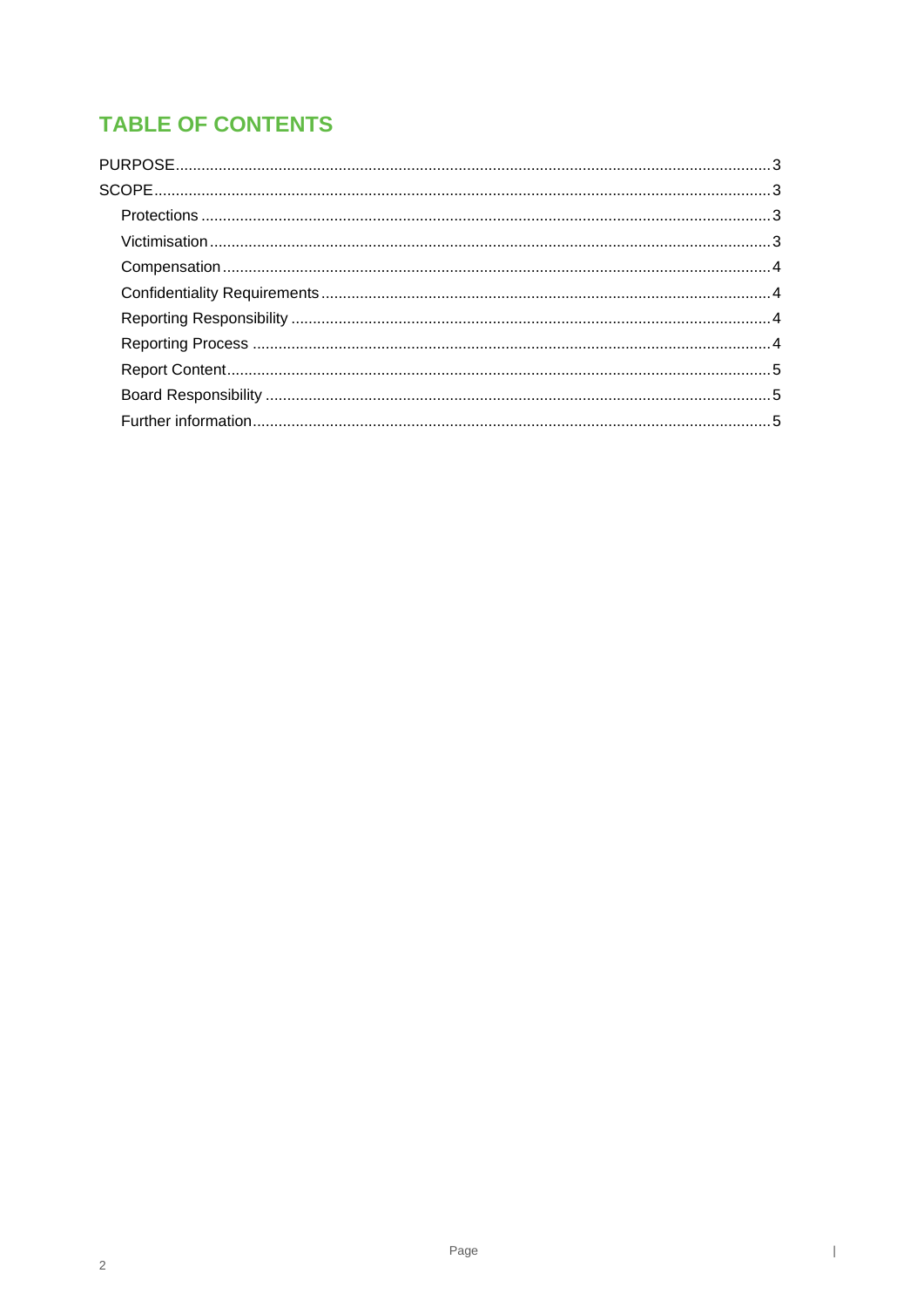### <span id="page-2-0"></span>**Purpose**

This policy and procedure provides guidance on the actions which shall be undertaken by the Emergency Medicine Foundation Limited (EMF) in respect to Whistleblower Protection as set out in Part 9.4AAA of the *Corporations Act 2001 (*the Act) and in accordance with Regulatory Guide 270.

EMF is committed to creating an ethical and open work environment, to ensure that the organisation has a governance and accountability structure that supports its values and mission and to encourage and enable Directors, Officers, Employees and Volunteers of EMF to raise serious concerns about the occurrence of illegal or unethical actions within the organisation before turning to outside parties for resolution.

## <span id="page-2-1"></span>**Scope**

This policy and procedure applies to both current and former employees, officers, contractors (temporary or otherwise), suppliers and agents of EMF and will be referred to collectively as "staff". Applicability will also extend to a relative or dependant of one of those individuals.

This Whistleblower Policy does not form part of an employment contract and does not modify the employment relationship between EMF and any of its staff, nor does it change the fact that all employees of the organisation are employees at will. No information set out within this Whistleblower Policy provides any employee with any additional rights or causes of actions not otherwise available under applicable law.

#### <span id="page-2-2"></span>**Protections**

S1317AA of the Act allows protection for a discloser who is:

- An officer of the company
- An employee of the company
- A person who has a contract for the supply of services or goods to the company
- An employee of a person who has a contract for the supply of services or goods to the company
- A relative or dependant of one of those individuals

This section allows protection for the disclosure of information about the misconduct or an improper state of affairs or circumstances, anonymously or otherwise, to:

- ASIC
- The company's auditor or member of an audit team conducting an audit of the company
- A director, secretary or senior manager of the company
- A person authorised by the company to receive disclosers of that kind

#### <span id="page-2-3"></span>**Victimisation**

EMF is committed to ensuring that an individual who, in good faith, reports any violation or conduct or suspected violation or conduct does not suffer harassment, retaliation, victimisation or adverse employment consequences. Anyone who retaliates against a member of staff, as defined above, who has made a disclosure in good faith is subject to discipline and may lead to termination of employment. A person must not cause any detriment to that person, or threaten to do so, because of a belief or suspicion that they made, may have made, proposed to make or could make a disclosure that would qualify for protection.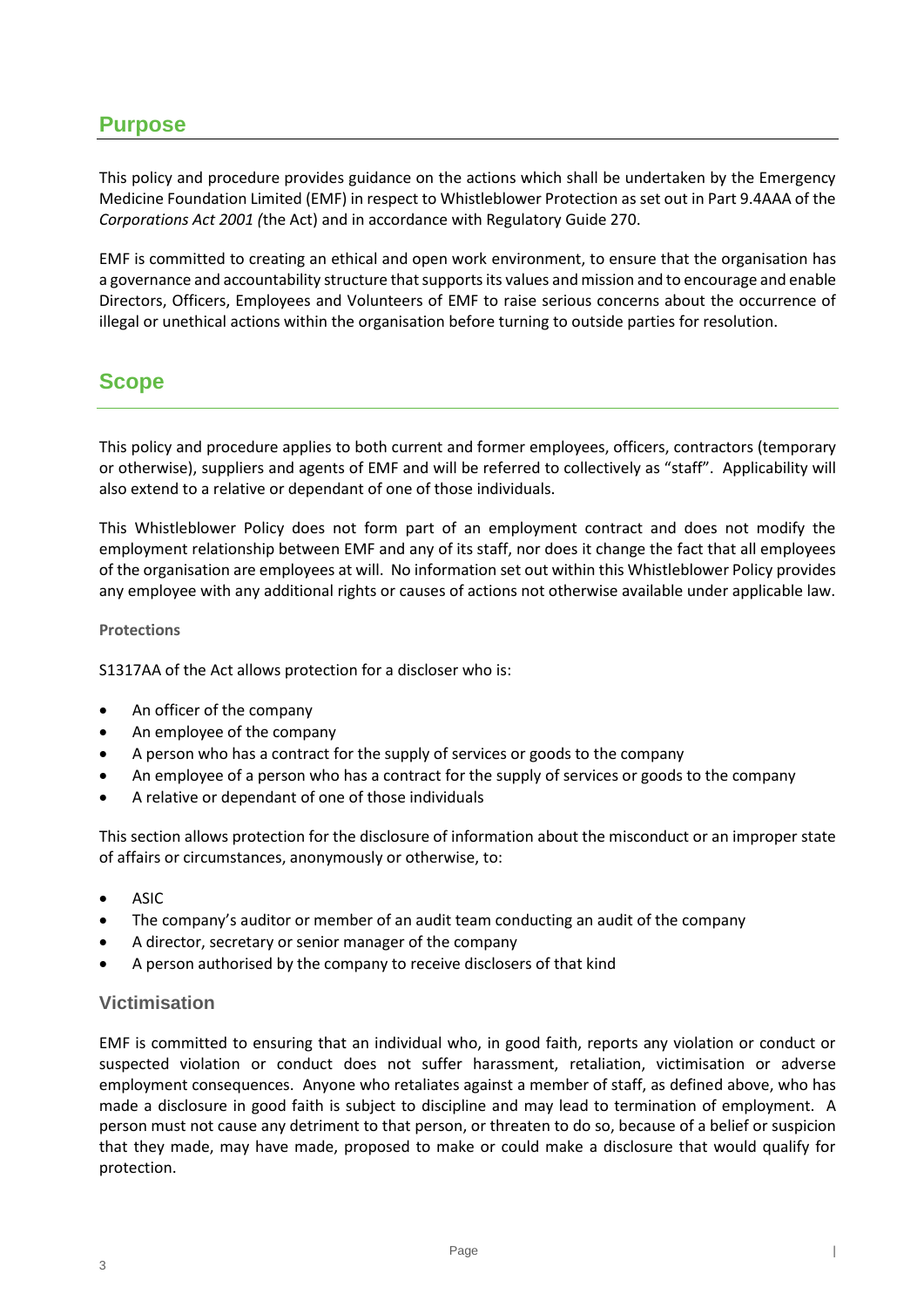As set out in s1317AC of the Act, victimisation occurs when a person:

- Intends their conduct to cause detriment to another person
- Threatens to cause detriment to another person
- Delivers threats are express or implied, conditional or unconditional, to another person.

#### <span id="page-3-0"></span>**Compensation**

As set out in s1317AD of the Act, an individual may recover compensation from a person if they suffer loss or detriment as a result of a person's or the company's contravention of s1317AC.

#### <span id="page-3-1"></span>**Confidentiality Requirements**

S1317AE of the Act allows for where protected disclosure is made to a person, or another person obtains the information indirectly, the information and the discloser's identity must be treated as confidential. Their identity, or information that is likely to lead to their identification, cannot be disclosed by any person in connection with their disclosure without their consent. There are a number of exceptions that enable information to be passed onto the following organisations:

- Australian Securities and Investment Commission (ASIC)
- Australian Prudential Regulation Authority (APRA)
- A member of the Australian Federal Police (AFP).

#### <span id="page-3-2"></span>**Reporting Responsibility**

All staff of EMF have a responsibility to report any action or suspected action or conduct within the organisation that is illegal, unethical or violates any adopted policy of EMF. Staff can also disclose circumstances whereby EMF has contravened certain corporate and financial sector laws, any law of the Commonwealth punishable by 12 months or more imprisonment or has engaged in conduct that is questionable or represents a danger.

An individual reporting a violation or conduct must act in good faith, without malice to the organisation or any individual and have reasonable grounds for believing that the information shared in the disclosure indicates that a violation has occurred. Any individual who makes a disclosure maliciously, that is false or not in good faith, will be subject to the EMF's disciplinary policy.

#### <span id="page-3-3"></span>**Reporting Process**

All employees of EMF should address their concerns relating to a violation to any person within the organisation who can properly address those concerns. In most cases, the direct supervisor of an employee is the person best suited to address a concern. However, if an individual is not comfortable speaking with a direct supervisor or if they are not satisfied with the supervisor's response, they are encouraged to speak with the Chair of the Finance, Risk and Audit Committee or to anyone in a management position within the organisation. The report may be made in person, by telephone, email or other written communication and can be made anonymously.

The types of conduct that may give rise to a protected disclosure include:

• Illegal conduct

4

- Fraud, money laundering or misappropriation of funds
- Offering or accepting a bribe
- Financial irregularities